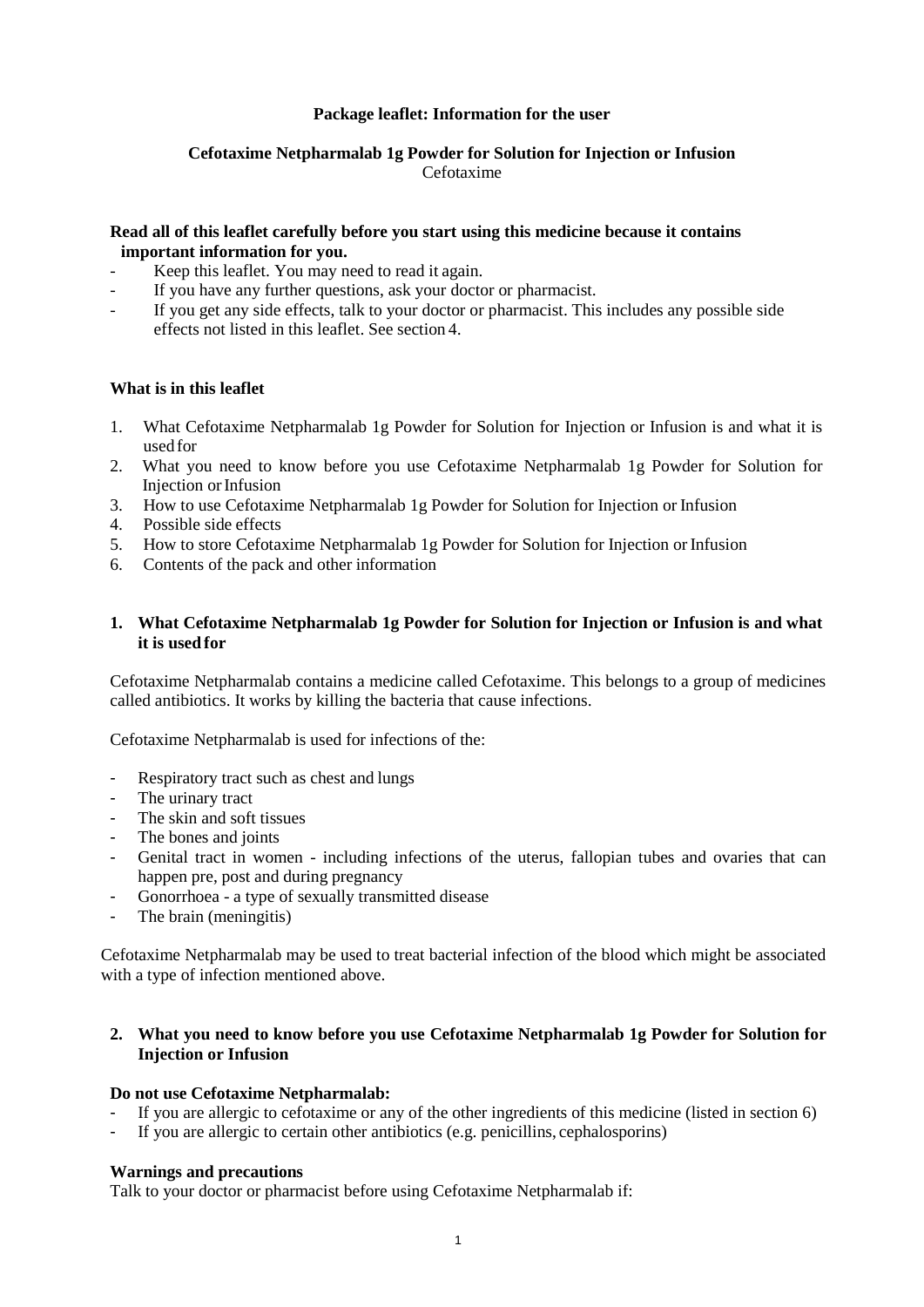- You are allergic to any antibiotics, particularly an antibiotic called penicillin
- You have kidney problems
- You are on a sodium controlled diet
- You have ever had severe diarrhoea after taking some antibiotics ('Pseudomembranous colitis'). If you experience severe diarrhoea, you should contact your doctor straight away as you may need urgent medical attention

### **Other medicines and Cefotaxime Netpharmalab**

Tell your doctor or pharmacist if you are taking, have recently taken or might take any other medicines.

Concomitant intake of

- other antibiotics (such as penicillins, aminoglycosides, tetracyclines, erythromycin and chloramphenicol)
- diuretics (e. g. furosemide)
- probenecid (for the treatment of gout and arthritis) may increase or decrease the effect of Cefotaxime.

Inform your doctor if you are in treatment with these medicines.

As with other cephalosporins a positive Coombs' test, which means a false positive reaction for glucose in urine, may occur.

#### **Cefotaxime Netpharmalab with food and drink**

Cefotaxime Netpharmalab can be used with or without food.

#### **Pregnancy and breast-feeding**

If you are pregnant or breast-feeding, think you may be pregnant or are planning to have a baby, ask your doctor for advice before taking this medicine.

Cefotaxime excretes in breast milk in low concentrations. Therefore it should not be used during breastfeeding.

#### **Driving and using machines**

You may start to move abnormally, suffer from sudden involuntary muscle contractions, dizziness or feel less alert. If this happens, do not drive or use any tools or machines

### **Important information about some of the ingredients of Cefotaxime**

This medicinal product contains 2.09 mmol (or 48 mg) of sodium per 1 g of cefotaxime. To be taken into consideration by patients on a controlled sodium diet.

### **3. How to use Cefotaxime Netpharmalab 1g Powder for Solution for Injection or Infusion**

### **How Cefotaxime Netpharmalab is given:**

- Your medicine will normally be given to you by a doctor or nurse.
- It will be given by injection into a vein or muscle
- It can also be given as an infusion through a drip into a vein

### **How much Cefotaxime Netpharmalab is given:**

- Your doctor will decide on how much Cefotaxime Netpharmalab to give you
- The dose will depend on the type of infection and any other illnesses you may have
- You may be given a different dose depending on your weight
- The dosage and frequency of your treatment will depend on your infection
- If you have any kidney problems you may be given a lower dose of Cefotaxime Netpharmalab.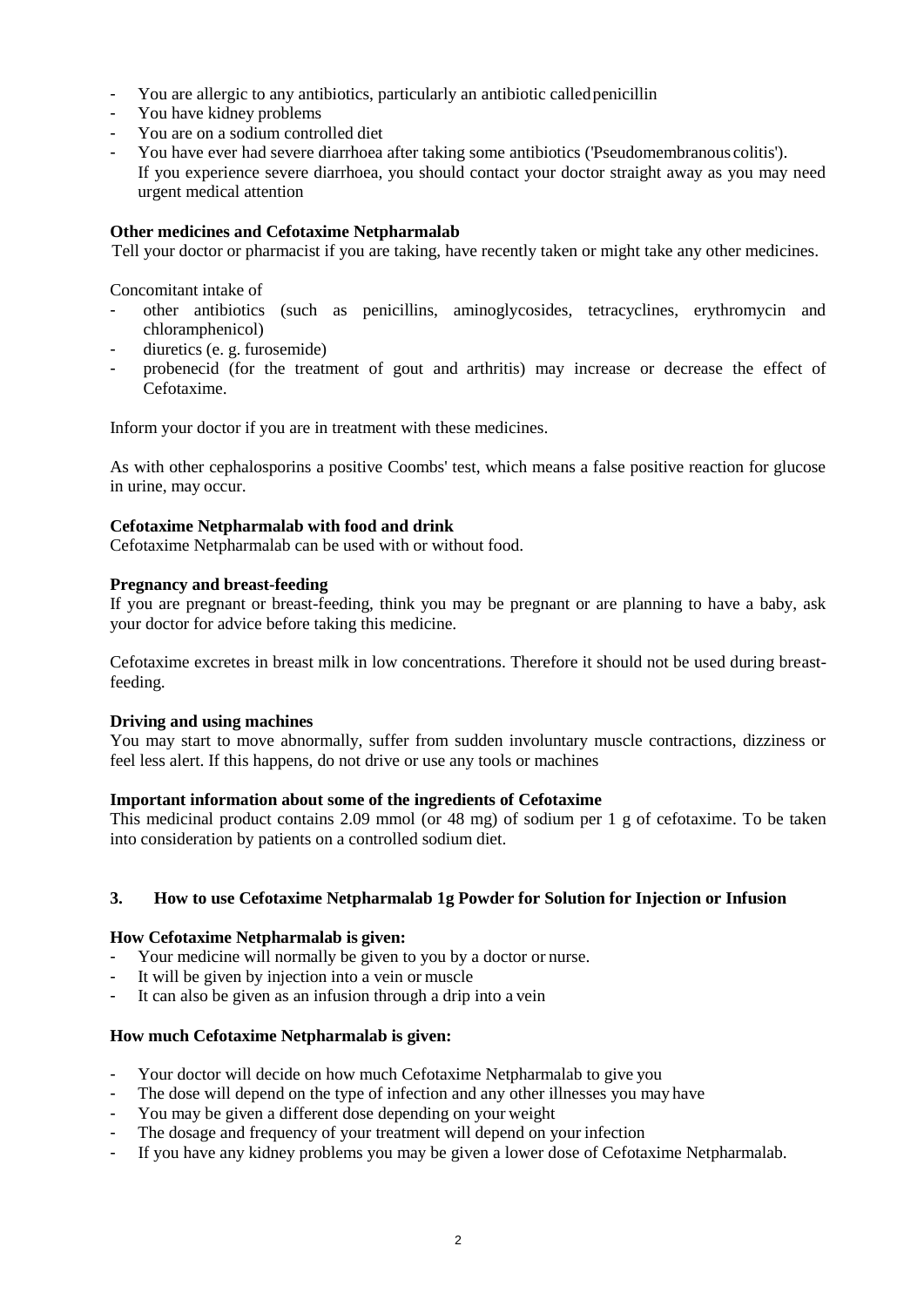The usual dose is:

### **Adults and adolescents (12 to 16-18 years)**

### **Mild to Moderate infection:**

• 1g every 12 hours

## **Severe infection:**

• Up to 12g each day

# **Children**

### **Mild to Moderate infection:**

- 50-150 mg for every kilogram of body weight
- This is given once a day in 2 to 4 divided doses

## **Severe infection:**

• Up to 200mg for every kilogram of body weight once a day

## **Neonates**

The recommended dosage is 50mg/kg/day in 2 to 4 divided doses. In severe infections 150- 200mg/kg/day, in divided doses, have been given.

The following table may serve as a guide to dosages

| Age            | Daily dose of cefotaxime        |
|----------------|---------------------------------|
| $0-7$ days     | $50mg/kg/day$ every 12 hours IV |
| 8 days-1 month | $50$ mg/kg/day every 8 hours IV |

# **If you use more Cefotaxime Netpharmalab than you should**

This is not likely, as the injection is given to you by a doctor. If you feel bad after administration of the injection, please contact your doctor immediately.

### **If you forget to use Cefotaxime Netpharmalab**

Not relevant, as the injection is given to you by a doctor.

# **If you stop using Cefotaxime Netpharmalab**

The doctor will continue treatment with Cefotaxime until the infection treated is relieved. If you have any further questions on the use of this product, ask your doctor.

# **4. Possible side effects**

Like all medicines, Cefotaxime Netpharmalab can cause side effects, although not everybody gets them. These side effects are usually mild and last for a short time.

## **Tell your doctor straight away if you notice any of the following serious side effects - you may need urgent medical treatment if:**

- You have an allergic reaction. The signs may include: rash, itching, fever, difficulty in breathing or wheezing, chills, swelling
- You have blistering of the skin, mouth, eyes or genitals. This may be something called , Stevens-Johnson syndrome" or , Toxic Epidermal Necrolysis" or Acute generalised exanthematous pustulosis (AGEP)
- You have sudden involuntary muscle contractions or begin to lose consciousness. This is called "encephalopathy"
- You feel your heart flutter
- Severe watery diarrhoea, possibly with blood and mucus ('Pseudomembranous colitis')
- you notice changes in the way your kidneys are working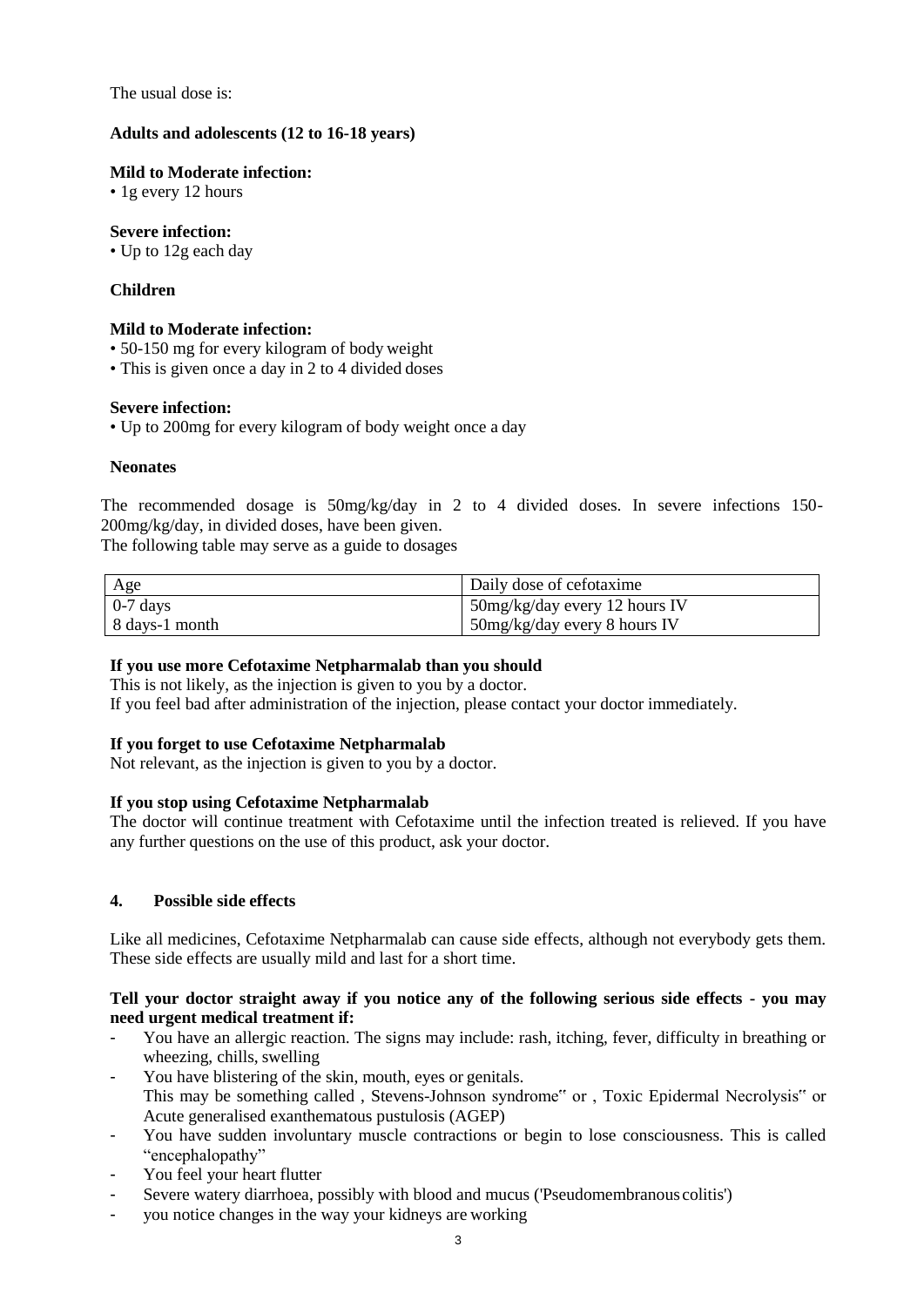## **Tell your doctor or nurse if any of the following side effects get serious or lasts longer than a few days:**

- You bruise more easily and get more infections than usual. This could be because of a blood disorder.
- Reactions at the site of the injection including reddening of the skin, pain or swelling
- Feeling or being sick (vomiting), diarrhoea
- Feeling tired or unwell
- Dizziness or headache
- Liver problems such as jaundice or hepatitis that may cause your eyes or skin to go yellow and four urine to become darker
- Fits
- Irregular heartbeat (palpitations)
- Difficulty breathing, wheezing, tightness in the chest (something called "bronchospasm")
- Skin rash
- Blood in your urine. This could be due to a kidney problem (called interstitial nephritis)
- **Fever**
- **Infection**

# **Other side effects include:**

- Blood and kidney problems or changes in the way your kidney works. These would show up in the results of blood tests.
- A Jarisch-Herxheimer reaction that may cause skin rash, itching, fever, blood and liver problems, difficulty in breathing and joint discomfort.

# **Reporting of side effects**

If you get any side effects, talk to your doctor, pharmacist or nurse. This includes any possible side effects not listed in this leaflet. You can also report side effects directly via HPRA Pharmacovigilance, Earlsfort Terrace, IRL - Dublin 2; Tel: +353 1 6764971;

Fax: +353 1 6762517. Website: www.hpra.ie; e-mail: medsafety@hpra.ie.

# **5. How to store Cefotaxime Netpharmalab 1g Powder for Solution for Injection or Infusion**

- Keep out of the sight and reach of children.
- Do not use Cefotaxime Netpharmalab after the expiry date which is stated on the label and carton  $\langle$  after EXP $>$ . The expiry date refers to the last day of the month.
- Vials of Cefotaxime Netpharmalab powder must not be stored above 25 ºC. Store in the original carton in order to protect from light.
- For the reconstituted solution: chemical and physical in-use stability has been demonstrated for 12 hours at 2-8ºC. From a microbiological point of view, the product should be used immediately. If not used immediately, in-use storage times and conditions prior to use are the responsibility of the user and would normally not be longer than 12 hours at 2 to 8ºC, unless reconstitution/dilution has taken place in controlled and validated aseptic conditions.
- Do not use this medicine if you notice that the solution contains particles or is cloudy.
- Do not throw away any medicines via wastewater. Ask your pharmacist how to throw away medicines you no longer use. These measures will help to protect the environment.

# **6. Contents of the pack and other information**

# **What Cefotaxime Netpharmalab contains**

- The active substance is Cefotaxime (as Cefotaxime Sodium). Each vial contains 1 g of cefotaxime.
- There are no other ingredients.

# **What Cefotaxime Netpharmalab looks like and contents of the pack**